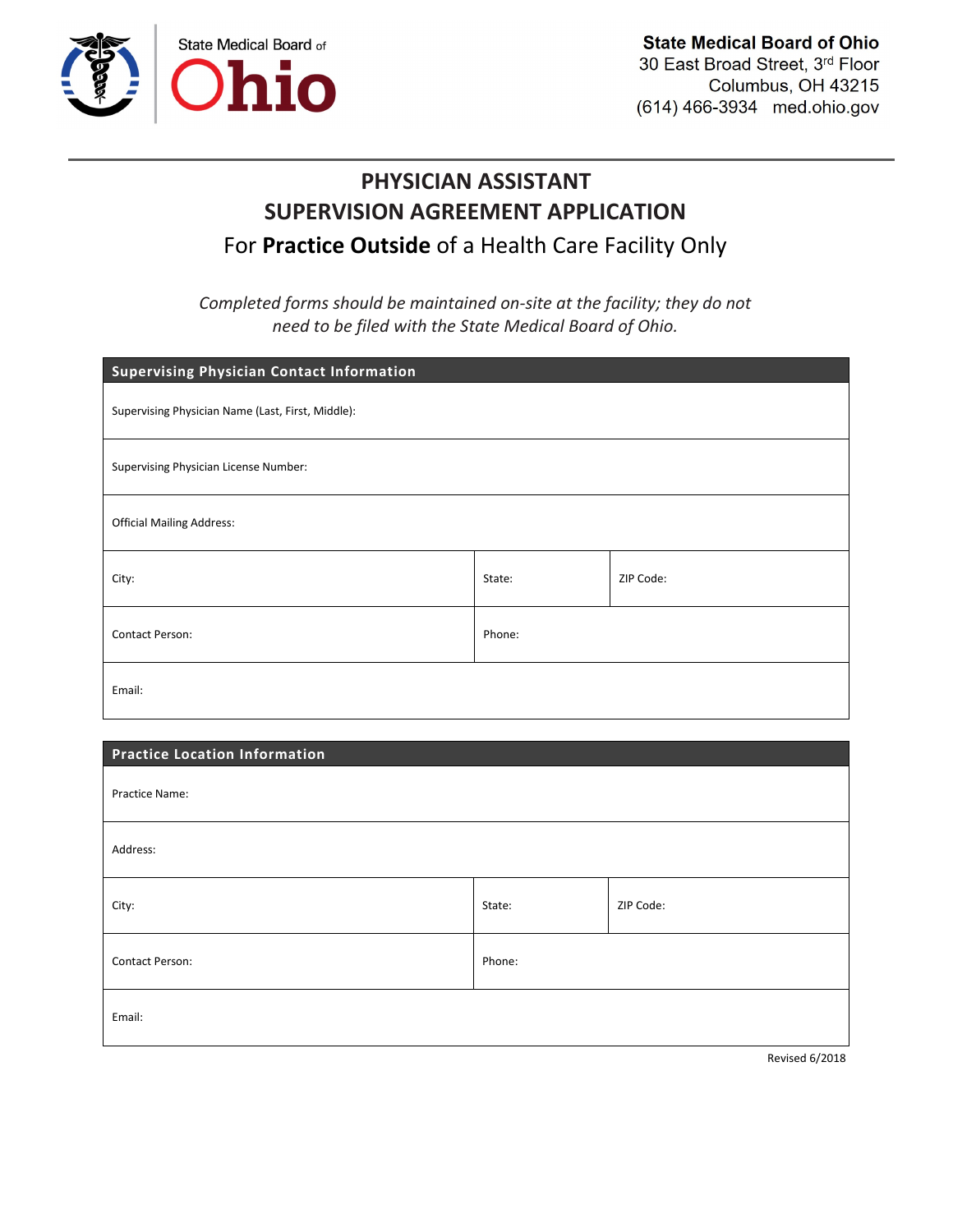| Supervisory Agreement Terms (Please Complete Questions A-D)                                                                     |
|---------------------------------------------------------------------------------------------------------------------------------|
|                                                                                                                                 |
| (A) The responsibilities to be fulfilled by the physician in supervising the physician assistant:                               |
|                                                                                                                                 |
|                                                                                                                                 |
|                                                                                                                                 |
|                                                                                                                                 |
|                                                                                                                                 |
|                                                                                                                                 |
|                                                                                                                                 |
|                                                                                                                                 |
|                                                                                                                                 |
|                                                                                                                                 |
|                                                                                                                                 |
| (B) The responsibilities to be fulfilled by the physician assistant when performing services under the physician's supervision: |
|                                                                                                                                 |
|                                                                                                                                 |
|                                                                                                                                 |
|                                                                                                                                 |
|                                                                                                                                 |
|                                                                                                                                 |
|                                                                                                                                 |
|                                                                                                                                 |
|                                                                                                                                 |
|                                                                                                                                 |
|                                                                                                                                 |
| (C) Any limitations on the responsibilities to be fulfilled by the physician assistant:                                         |
|                                                                                                                                 |
|                                                                                                                                 |
|                                                                                                                                 |
|                                                                                                                                 |
|                                                                                                                                 |
|                                                                                                                                 |
|                                                                                                                                 |
|                                                                                                                                 |
|                                                                                                                                 |
|                                                                                                                                 |
|                                                                                                                                 |
| (D) The circumstances under which the physician assistant is required to refer a patient to the supervising physician:          |
|                                                                                                                                 |
|                                                                                                                                 |
|                                                                                                                                 |
|                                                                                                                                 |
|                                                                                                                                 |
|                                                                                                                                 |
|                                                                                                                                 |
|                                                                                                                                 |
|                                                                                                                                 |
|                                                                                                                                 |
|                                                                                                                                 |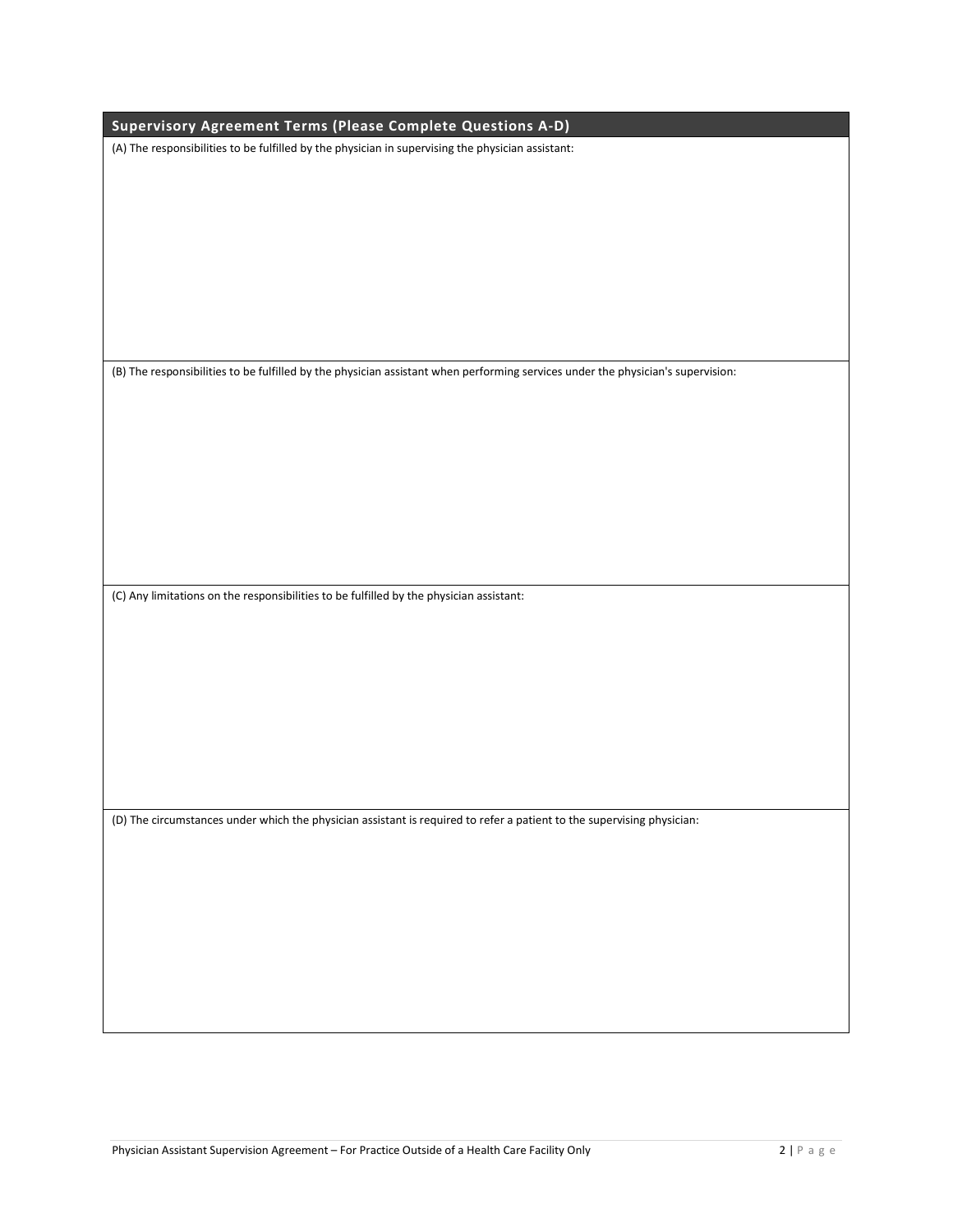| Alternate Supervising Physician (If Applicable)             |        |           |       |
|-------------------------------------------------------------|--------|-----------|-------|
| Alternate Supervising Physician Name (Last, First, Middle): |        |           |       |
| Alternate Supervising Physician License Number:             |        |           |       |
| <b>Business Mailing Address:</b>                            |        |           |       |
| City:                                                       | State: | ZIP Code: |       |
| Contact Person:                                             | Phone: |           |       |
| Email:                                                      |        |           |       |
| Supervising Physician Signature:                            |        |           | Date: |

## Affidavit of Supervising Physician

The above statements are complete and accurate to the best of my knowledge. I have read and understand Chapter 4730 of the Ohio Revised Code and the rules and regulations set forth by the State Medical Board of Ohio regarding Physician Assistants and that as a Supervising Physician I assume legal liability for the services provided by the Physician Assistant(s) that are under my supervision.

I acknowledge that before initiating supervision of one or more physician assistants, a physician shall enter into a supervision agreement with each physician assistant who will be supervised. A supervision agreement shall be kept in the records maintained by the supervising physician who entered into the agreement and the board may review the supervision agreement at any time for compliance.

I further agree that I will supervise any Physician Assistant(s) named in this application in accordance with the terms outlined in this application.

Τ

| <b>Supervising Physician Signature:</b> | Date: |
|-----------------------------------------|-------|
|                                         |       |